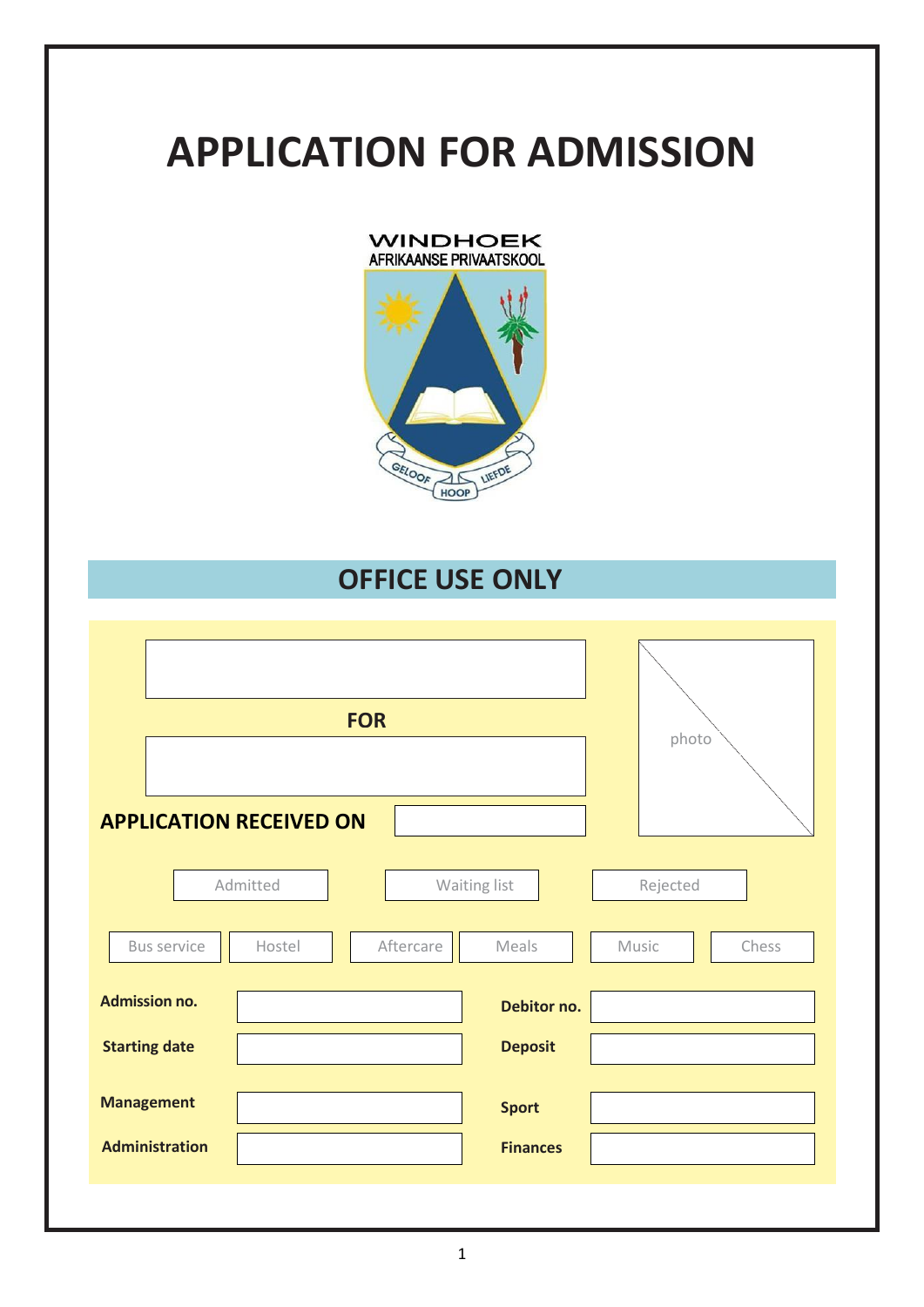| A.                 |                                                                                                                                                                           | <b>LEARNER PARTICULARS</b>  |                       |                         |
|--------------------|---------------------------------------------------------------------------------------------------------------------------------------------------------------------------|-----------------------------|-----------------------|-------------------------|
| <b>Birth names</b> |                                                                                                                                                                           |                             |                       |                         |
| Surname            |                                                                                                                                                                           |                             |                       |                         |
| <b>Birth date</b>  | Boy                                                                                                                                                                       | Girl                        | Mother tongue         |                         |
| Church             |                                                                                                                                                                           |                             |                       |                         |
| Nationality        |                                                                                                                                                                           | Study permit (non-citizens) |                       |                         |
| Cellphone no.      |                                                                                                                                                                           | Email                       |                       |                         |
| Application<br>for | Grade XX / Treintjieskool Full day / Treintjieskool Half day / Treintjieskool Day scholar                                                                                 |                             |                       | Year (for example 2021) |
|                    | PLEASE NOTE: Copies of the learner's birth certificate, study permit (if applicable) and one recent passport photo (in colour) must<br>be added to this application form. |                             |                       |                         |
| B                  |                                                                                                                                                                           | <b>ACADEMICS</b>            |                       |                         |
| Current<br>grade   | Academic<br>average                                                                                                                                                       |                             | $\%$<br>subjects      | Amount of               |
|                    | Subject completed                                                                                                                                                         |                             | Examination (mm/yyyy) | Mark (in %)             |
|                    |                                                                                                                                                                           |                             |                       |                         |
|                    |                                                                                                                                                                           |                             |                       |                         |
|                    |                                                                                                                                                                           |                             |                       |                         |
|                    |                                                                                                                                                                           |                             |                       |                         |
|                    |                                                                                                                                                                           |                             |                       |                         |
|                    |                                                                                                                                                                           |                             |                       |                         |
|                    |                                                                                                                                                                           |                             |                       |                         |
|                    |                                                                                                                                                                           |                             |                       |                         |
|                    |                                                                                                                                                                           |                             |                       |                         |
|                    |                                                                                                                                                                           |                             |                       |                         |
|                    |                                                                                                                                                                           |                             |                       |                         |

*(if year is not completed yet) must be added to this application form.*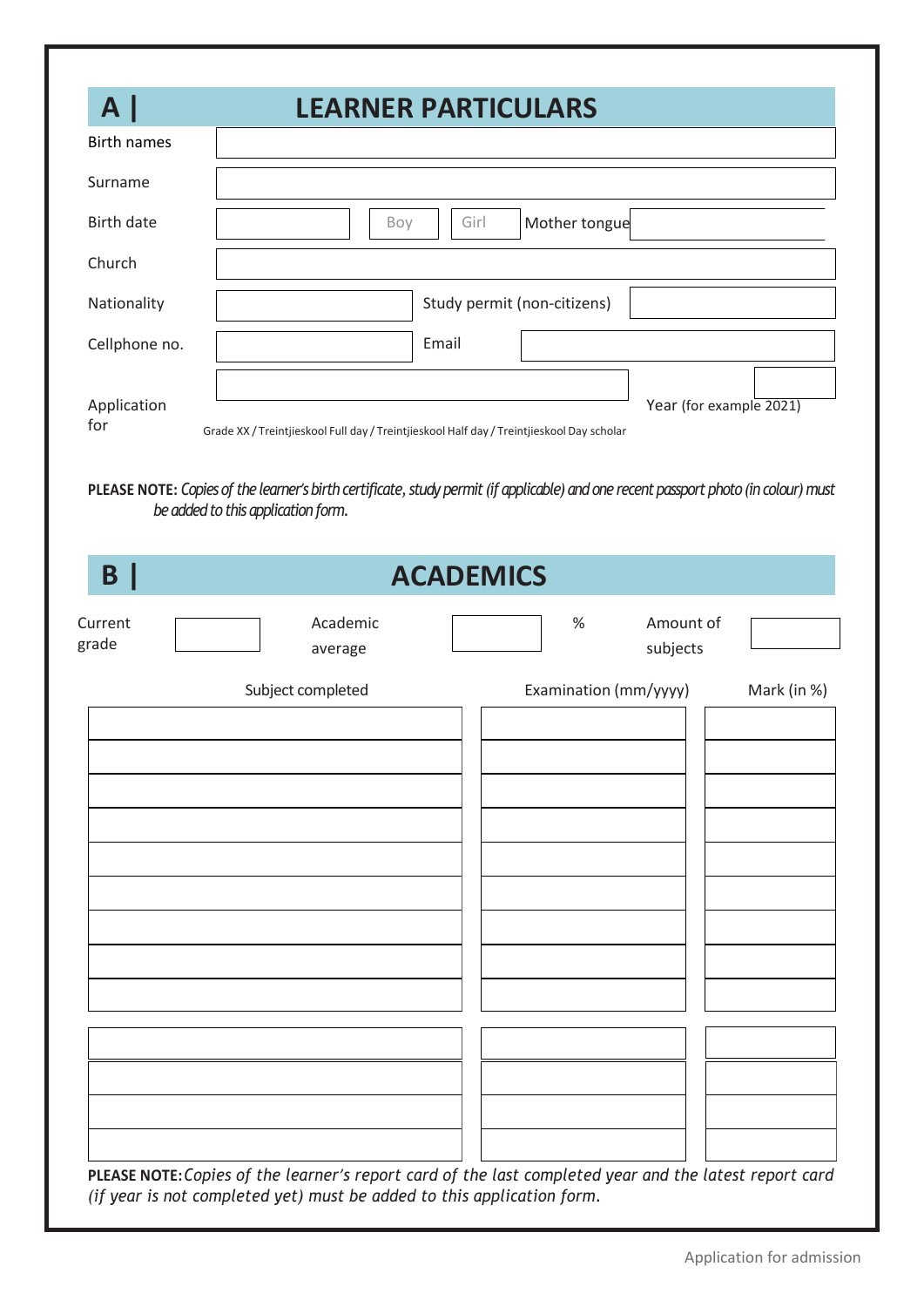| $\mathsf{C}\,$ $\mathsf{I}\,$ |                                                                             | <b>SPORT</b>                                      |          |
|-------------------------------|-----------------------------------------------------------------------------|---------------------------------------------------|----------|
| Type of sport                 |                                                                             | School team (age group) National or Regional team | Position |
| $D \mid$                      |                                                                             | <b>CULTURAL ACTIVITIES</b>                        |          |
| Cultural activity             | Year                                                                        | Achievement(s)                                    |          |
| E                             |                                                                             | <b>LEADERSHIP</b>                                 |          |
| Leadership position           | Year                                                                        | Details of the position                           |          |
| F                             |                                                                             | <b>REFERENCE</b>                                  |          |
|                               | Particulars of school that learner is currently attending or attended last. |                                                   |          |
| School                        |                                                                             |                                                   |          |
| Address                       |                                                                             | Contact person<br>Position<br>Telephone no.       |          |

Email **Fax no.** 

3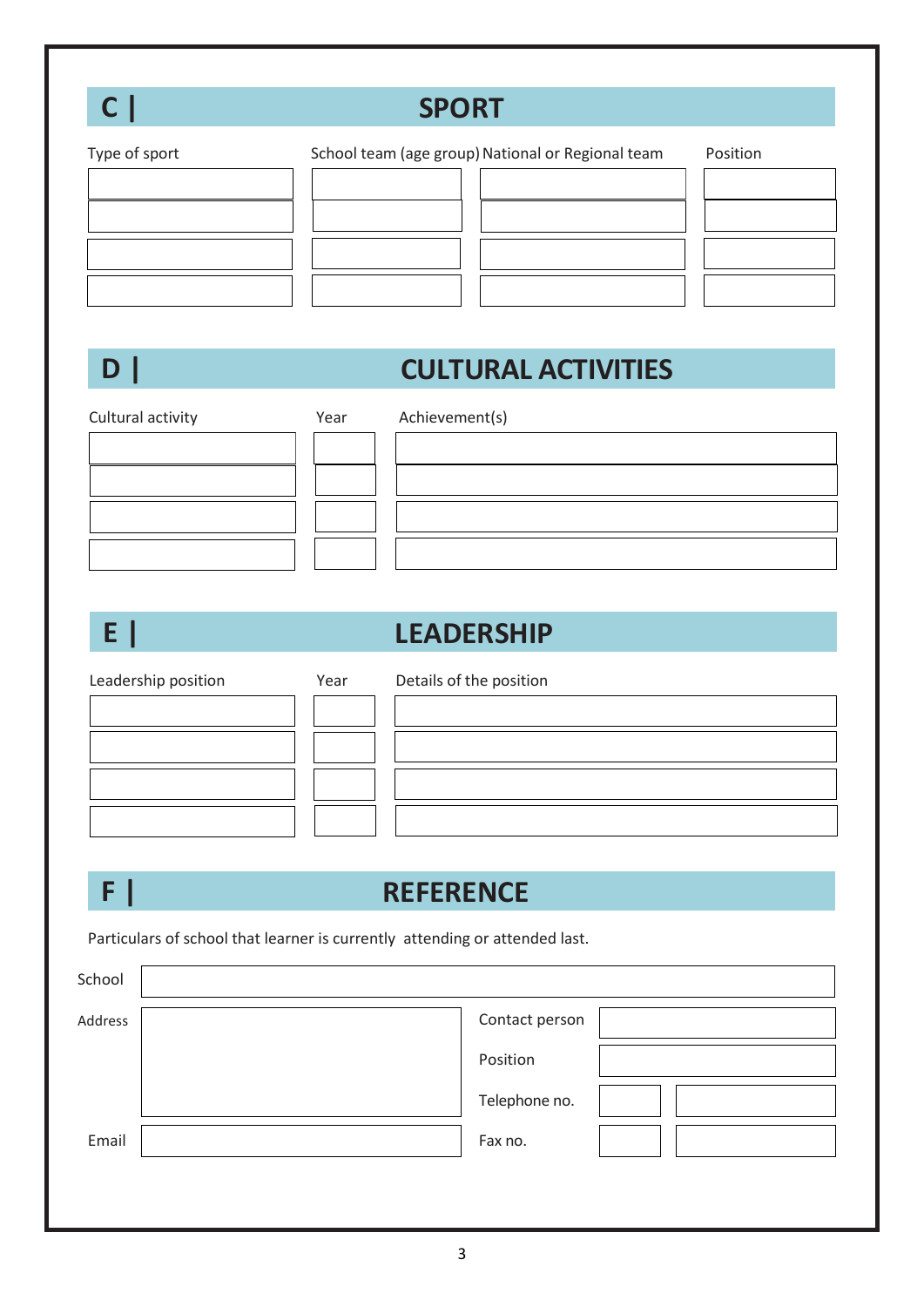| G                                             | <b>MEDICAL DETAILS/EMERGENCIES</b>                                                                |                        |                                                                                                      |
|-----------------------------------------------|---------------------------------------------------------------------------------------------------|------------------------|------------------------------------------------------------------------------------------------------|
|                                               | Does the learner have any disability that prohibits him/her from participating in sport of class? |                        | Yes<br><b>No</b>                                                                                     |
| Details                                       |                                                                                                   |                        |                                                                                                      |
| Allergies                                     |                                                                                                   | Blood type             |                                                                                                      |
| Family doctor                                 |                                                                                                   | Telephone no.          |                                                                                                      |
| Medical aid                                   |                                                                                                   | Telephone no.          |                                                                                                      |
| card must be added to this application form.) |                                                                                                   |                        | Contact details of persons in case of emergencies. (PLEASE NOTE: A copy of the learner's medical aid |
| Person 1                                      |                                                                                                   | Cellphone no.          |                                                                                                      |
| Person 2                                      |                                                                                                   | Cellphone no.          |                                                                                                      |
| Title<br>Last<br>name                         |                                                                                                   | Name                   |                                                                                                      |
|                                               |                                                                                                   |                        |                                                                                                      |
| Postal address                                |                                                                                                   | Residential<br>address |                                                                                                      |
| Telephone (h)                                 |                                                                                                   | Telehone (w)           |                                                                                                      |
| Cellphone                                     |                                                                                                   | Fax                    |                                                                                                      |
| Email                                         |                                                                                                   | Occupation             |                                                                                                      |
| Nationality                                   |                                                                                                   | Employer               |                                                                                                      |
| <b>Secondary Parent/Guardian</b>              | Father<br>Mother                                                                                  | Other                  |                                                                                                      |
| Title<br>Last<br>name                         |                                                                                                   | Name                   |                                                                                                      |
| Postal address                                |                                                                                                   | Residential address    |                                                                                                      |
| Telephone (h)                                 |                                                                                                   | Telephone (w)          |                                                                                                      |
| Cellphone                                     |                                                                                                   | Fax                    |                                                                                                      |
| Email                                         |                                                                                                   | Occupation             |                                                                                                      |
| Nationality                                   |                                                                                                   | Employer               |                                                                                                      |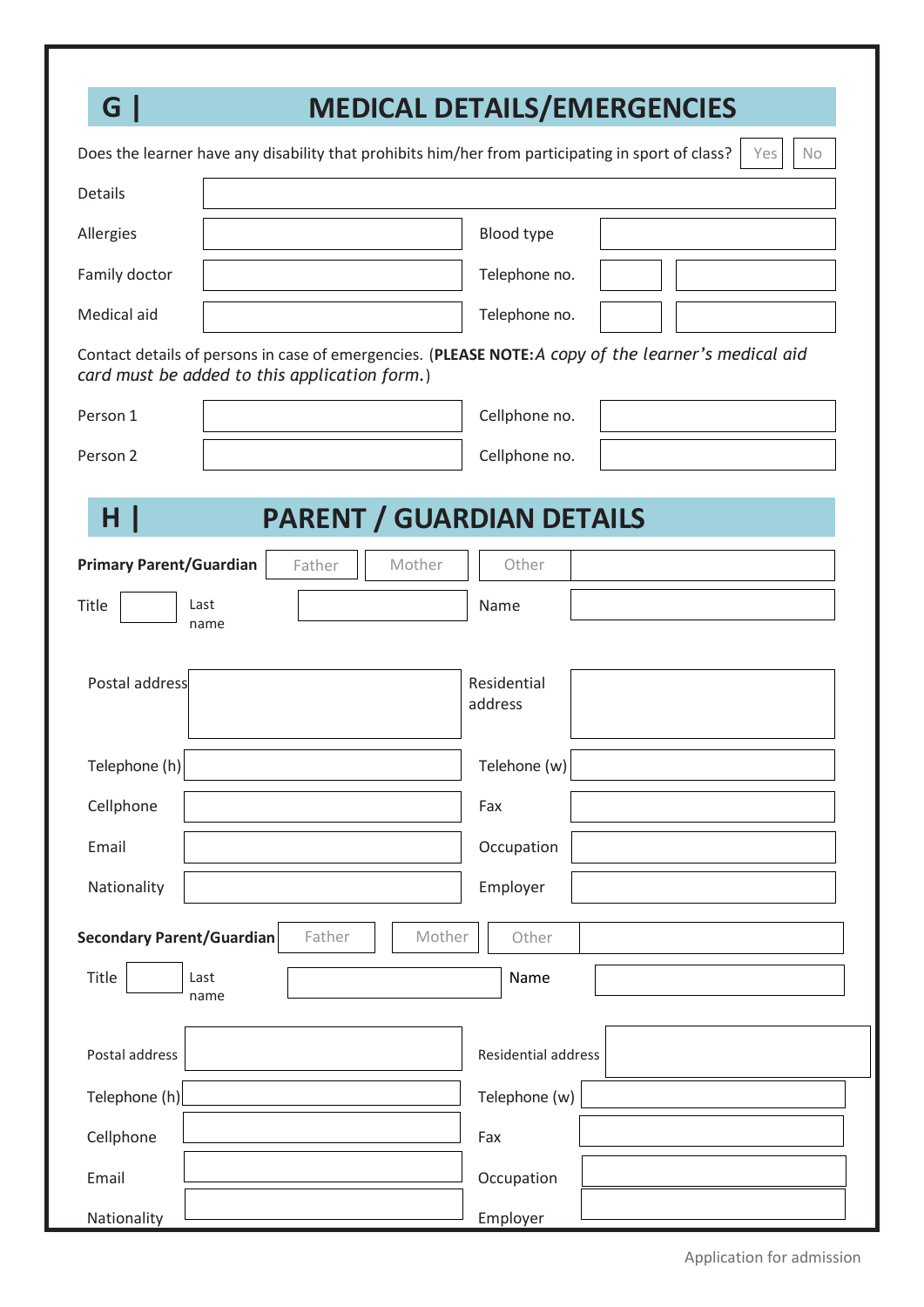|                | <b>FINANCES</b>                                |                           |                        |  |  |
|----------------|------------------------------------------------|---------------------------|------------------------|--|--|
|                | Who is responsible for paying the school fees? |                           |                        |  |  |
|                | Primary Parent/Guardian                        | Secondary Parent/Guardian | Other (complete below) |  |  |
| Title          | Last<br>name                                   | Name                      |                        |  |  |
| Postal address |                                                |                           |                        |  |  |
| Cellphone      |                                                | Fax                       |                        |  |  |
| Email          |                                                |                           |                        |  |  |

**PLEASE NOTE:** *A completed debit order will be required, should this application be successful. A stamped letter from the bank verifying the bank details must also be attached to this form.*

# **J | OPTIONAL SERVICES**

WAP and WAP Treintjieskool offer additional services to our learners. Please mark the optional services below of which you would like to make use of. Should this application be successful, registration forms for each of your chosen services will be sent to you.

Bus service (limited space available)

Hostel (limited space available)

Music (recorder, piano, guitar)

| Aftercare          |
|--------------------|
| Meals after school |
| Chess              |

| <b>Service Service</b><br>and the state of the state of the state of the state of the state of the state of the state of the state of th |
|------------------------------------------------------------------------------------------------------------------------------------------|
|------------------------------------------------------------------------------------------------------------------------------------------|

### **K | OVERVIEW**

Indicate whether all sections of this application form has been completed and that all necessary supporting documents are attached.

| Section A   Learner particulars                         | Section H   Parent/Guardian details |  |
|---------------------------------------------------------|-------------------------------------|--|
| Section B   Academics                                   | Section I   Finances                |  |
| Section C   Sport                                       | Section J   Optional services       |  |
| Section D   Cultural                                    | <b>Birth certificate</b>            |  |
| Section E   Leadership                                  | Passport & Study permit             |  |
| Section F   Reference                                   | Latest Report card                  |  |
| Section G   Medical/Emergencies                         | Medical aid card                    |  |
| Any other information the school<br>needs to know about |                                     |  |